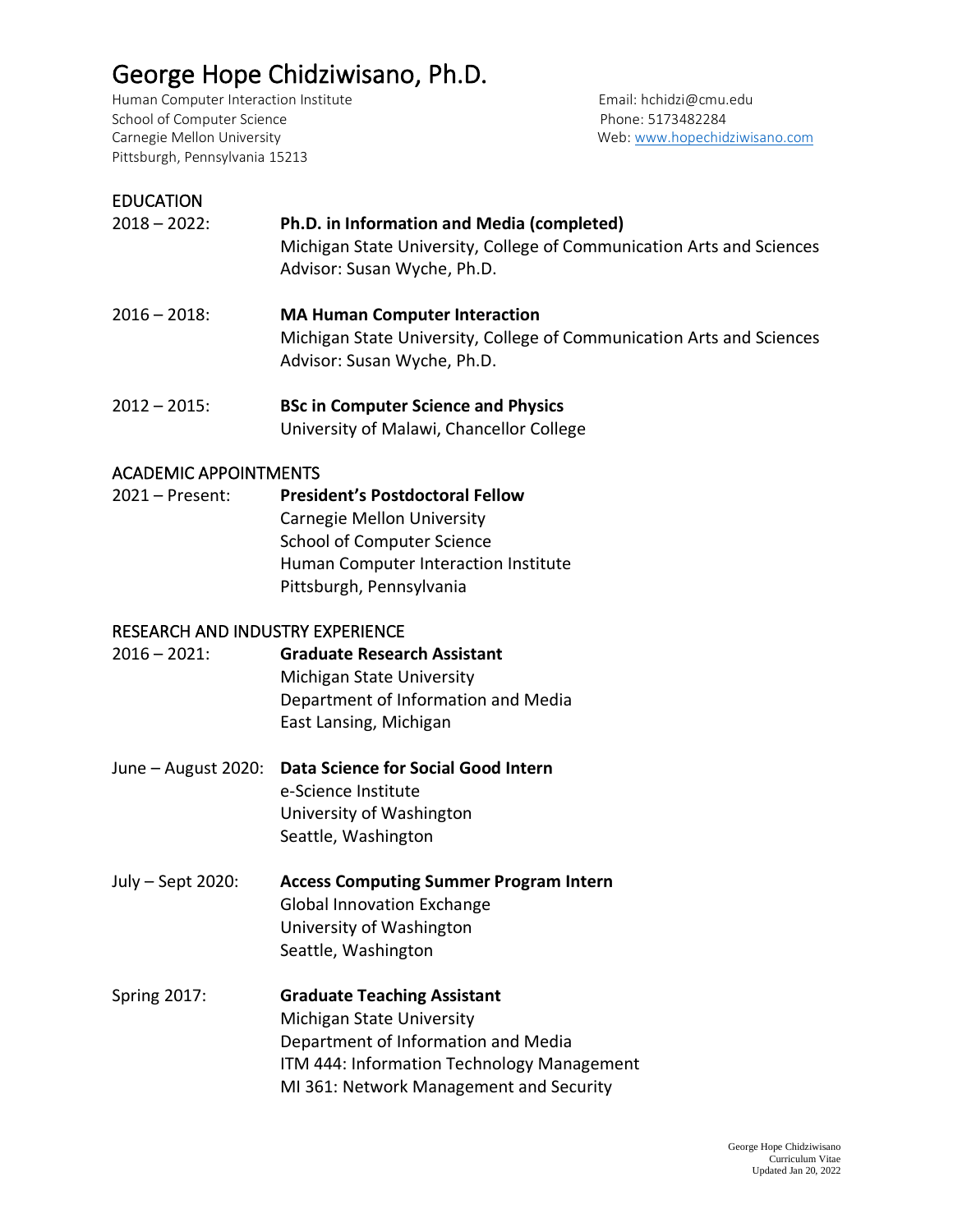| 2014 – 2015: . | <b>Network Administrator</b>                                   |
|----------------|----------------------------------------------------------------|
|                | e-Communications Research Group (eCRG)<br>University of Malawi |
|                |                                                                |

- 2013 2014: **Course Instructor**  Chancellor College, Malawi ABMA Certificate Short Courses Introduction to e-commerce Introduction to programming in Java
- 2011 2012: **Maranatha High School Teacher** Teaching high school students physics and chemistry

## AWARDS & RECOGNITION

Google PhD Fellowship in HCI (2021) Best Paper Award ACM COMPASS (2021) Mary Louise Gephart Donnell Fellowship (2020) Mark Levy ICT4D Scholarship (2020, 2019) MSU Summer Research Funding (2018, 2019, 2020) MSU Council of Graduate Students Award (2017) Facebook & Google Sponsored Malawi TNM Smart Challenge Finalist (2016)

## PUBLICATIONS:

| <b>Peer-Reviewed Conference Publications</b> |                                                                                                                                                                                                                                                                                                     |  |
|----------------------------------------------|-----------------------------------------------------------------------------------------------------------------------------------------------------------------------------------------------------------------------------------------------------------------------------------------------------|--|
| 2021:                                        | Chidziwisano, G., Mariakakis, A., Wyche, S., Mafeni, B., Banda, E. 2021.<br>"NkhukuProbe: Using a Sensor-Based Technology Probe to Support<br>Poultry Farming Activities in Malawi," Fourth ACM conference on<br>Computing & Sustainable Societies (COMPASS'21), Virtual, (Acceptance<br>Rate: 27%) |  |
| 2020:                                        | Chidziwisano, G., Wyche, S., Oduor E. 2020. "GridAlert: Using a Sensor-<br>Based Technology to Monitor Power Blackouts<br>in Kenyan Homes," ACM SIGCHI Conference on Human Factors in<br>Computing Systems. (CHI '20), Honolulu, Hawaii, (Acceptance Rate:<br>24.3%)                                |  |
| 2020:                                        | Chidziwisano, G., Kisyula R., Wyche, S. 2020. "SmartChama: Designing<br>Collaborative Digital Financial Systems for Chama Groups in Kenya," the<br>11th international conference on information and communication<br>technologies and development. (ICTD '20), ESPOL, Ecuador                       |  |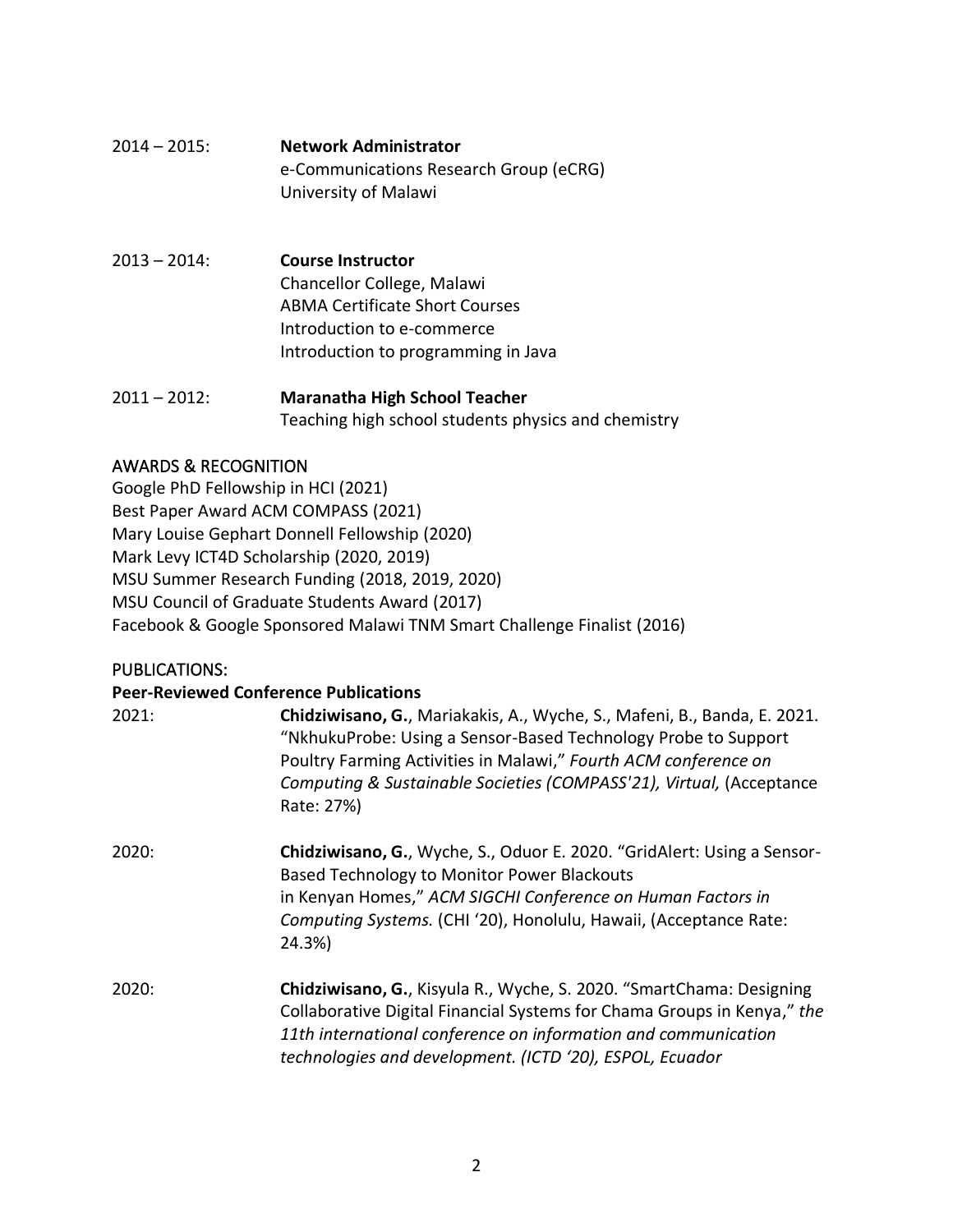| 2018:                                    | Wyche, S., Chidziwisano, G., Uwimbabazi, F. and Simiyu, N. 2018.<br>"Defamiliarizing the Domestic: Exploring "M-Kopa Solar" Use and<br>Sustainable Practices in Rural Kenyan Households," First ACM conference<br>on Computing & Sustainable Societies (COMPASS'18), Menlo Park, CA,<br>Pgs. 35-46. (Acceptance Rate: 28%) |  |
|------------------------------------------|----------------------------------------------------------------------------------------------------------------------------------------------------------------------------------------------------------------------------------------------------------------------------------------------------------------------------|--|
| 2018:                                    | Chidziwisano G., Wyche S. 2018. "M-Kulinda: Using Sensor Based<br>Technology Probes to Explore Domestic Security in Rural Kenya" ACM<br>SIGCHI Conference on Human Factors in Computing Systems. (CHI '18),<br>Montreal, Canada, Paper No. 10. (Acceptance Rate: 26%)                                                      |  |
| <b>Posters and Workshop Publications</b> |                                                                                                                                                                                                                                                                                                                            |  |
| 2020:                                    | Chidziwisano G., 2020. Investigating the Role of Sensor-Based<br>Technologies in Resource-Constrained Households. Companion of the<br>2020 ACM Conference on Computer Supported Cooperative Work and<br>Social Computing. ACM. Minneapolis, MN, October 2020.                                                              |  |
| 2018:                                    | Chidziwisano G., 2020. Exploring Potentials of Sensor-Based Technologies<br>in Rural Kenyan Homes HCIXB Symposium at CHI'18.                                                                                                                                                                                               |  |
| <b>Thesis</b>                            |                                                                                                                                                                                                                                                                                                                            |  |
| 2018:                                    | Chidziwisano, G. H., 2018. M-Kulinda: Exploring Domestic Security in<br>Rural Kenya Using a Home Alert System, Master's Thesis, Michigan State<br>University, East Lansing, MI.                                                                                                                                            |  |

### SERVICE TO PROFESSION

CHI LBW 2021 AC (2021) DIS Reviewer (2021) CSCW 2021 Reviewer (2020) UbiComp 2021 Reviewer (2020) CHI Reviewer (2021, 2020, 2019) CHI 2019 LBW Reviewer (2020, 2019)

## INVITED PRESENTATIONS

| 2020: | "GridAlert: exploring the role of sensor-based technologies for<br>monitoring power blackouts in Kenya", University of Toronto, Third Space<br>Lab, July 1, 2020. |
|-------|-------------------------------------------------------------------------------------------------------------------------------------------------------------------|
| 2019: | "Malawi Tech Industry: an opportunity for youth empowerment",<br>Michigan State University, African Tea Time, October 10, 2019.                                   |
| 2019: | "Exploring the role of sensor-based technologies for domestic security in<br>Kenya", IBM Research, Kenya, June 20, 2019.                                          |